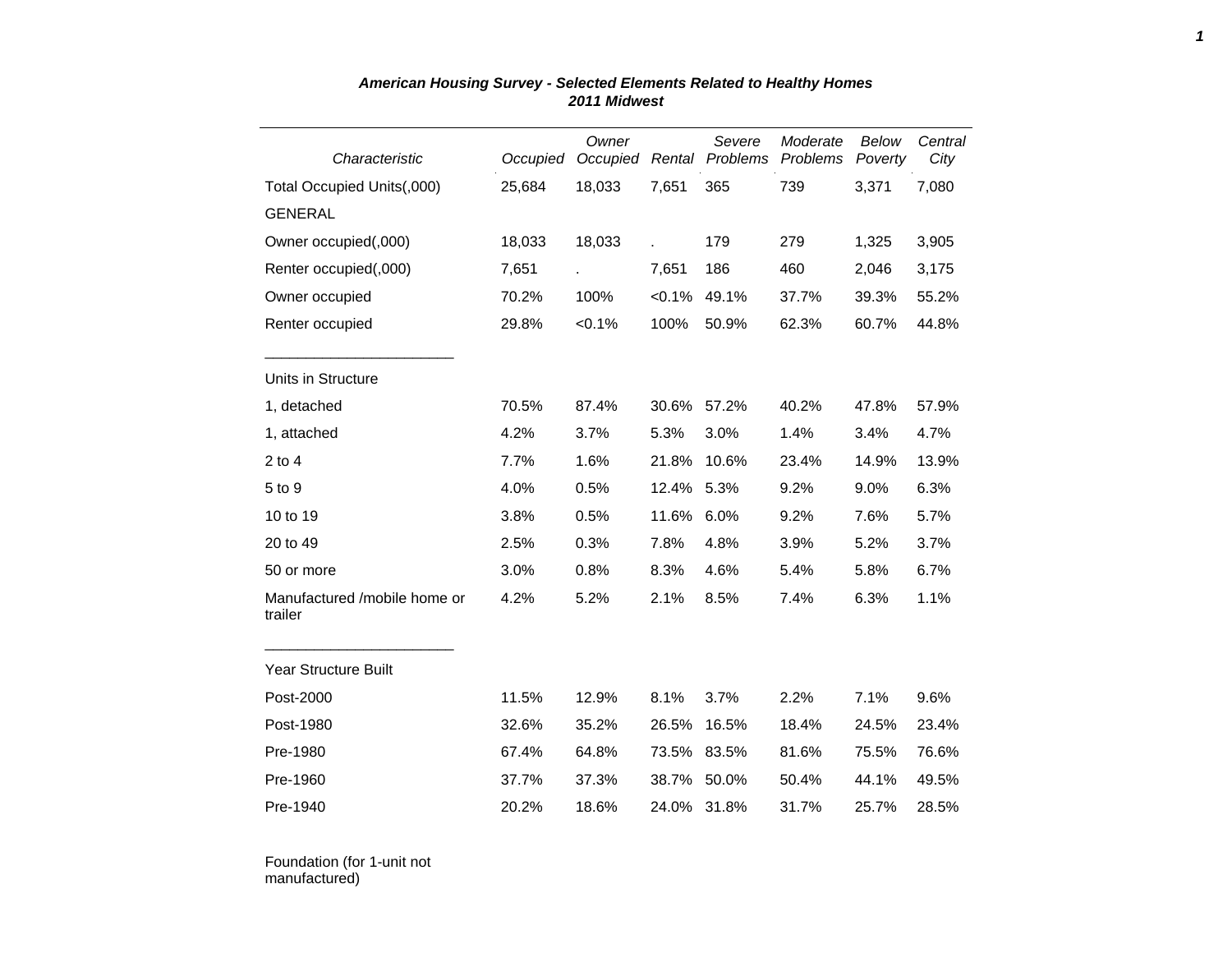| Characteristic                                         | Occupied | Owner<br>Occupied |             | Severe<br>Rental Problems | Moderate<br>Problems | Below<br>Poverty | Central<br>City |
|--------------------------------------------------------|----------|-------------------|-------------|---------------------------|----------------------|------------------|-----------------|
| 1-Unit not manufactured(,000)                          | 19,176   | 16,433            | 2,743       | 220                       | 307                  | 1,724            | 4,433           |
| With a basement under all of<br>house                  | 59.0%    | 60.2%             | 51.9%       | 59.9%                     | 49.2%                | 55.5%            | 67.0%           |
| With a basement under part of<br>house                 | 17.5%    | 18.1%             | 14.2%       | 15.5%                     | 20.4%                | 13.2%            | 14.0%           |
| With a crawl space                                     | 13.3%    | 12.8%             | 16.5%       | 16.1%                     | 18.6%                | 16.8%            | 8.5%            |
| On a concrete slab                                     | 9.1%     | 8.0%              | 15.8%       | 7.5%                      | 9.5%                 | 13.1%            | 9.9%            |
| In some other way                                      | 1.0%     | 0.9%              | 1.5%        | 1.0%                      | 2.3%                 | 1.4%             | 0.7%            |
| <b>EXTERIOR</b>                                        |          |                   |             |                           |                      |                  |                 |
| <b>External Building Conditions (non</b><br>multiunit) |          |                   |             |                           |                      |                  |                 |
| Sagging roof                                           | 2.2%     | 2.0%              | 3.4%        | 7.4%                      | 16.0%                | 4.9%             | 2.5%            |
| Missing roofing material                               | 3.9%     | 3.7%              | 5.5%        | 9.9%                      | 18.9%                | 7.0%             | 4.1%            |
| Hole in roof                                           | 1.2%     | 1.0%              | 2.3%        | 4.4%                      | 14.9%                | 3.8%             | 2.0%            |
| Missing bricks, siding, other<br>outside wall material | 2.7%     | 2.3%              | 4.6%        | 9.9%                      | 19.1%                | 6.5%             | 3.6%            |
| Sloping outside walls                                  | 1.2%     | 1.1%              | 1.9%        | 2.0%                      | 10.2%                | 2.1%             | 1.8%            |
| Boarded up windows                                     | 0.9%     | 0.8%              | 1.7%        | 5.3%                      | 5.5%                 | 2.4%             | 1.6%            |
| Broken windows                                         | 4.2%     | 3.6%              | 7.3%        | 14.0%                     | 21.5%                | 9.5%             | 5.6%            |
| Bars on windows                                        | 1.5%     | 1.5%              | 1.6%        | 4.8%                      | 5.7%                 | 3.0%             | 4.9%            |
| Foundation crumbling or has open<br>crack or hole      | 6.3%     | 5.8%              | 9.2%        | 16.2%                     | 28.4%                | 11.3%            | 8.4%            |
| None of the above                                      | 82.5%    | 83.8%             | 74.9%       | 68.0%                     | 40.4%                | 71.0%            | 76.2%           |
| None of the above (excluding bars)                     | 83.4%    | 84.6%             | 76.0% 69.1% |                           | 43.2%                | 72.6%            | 78.9%           |

| Water Leakage During Last 12<br>Months |       |       |      |             |       |       |         |
|----------------------------------------|-------|-------|------|-------------|-------|-------|---------|
| With leakage from outside<br>structure | 13.1% | 13.7% |      | 11.6% 20.0% | 39.9% | 14.8% | 14.3%   |
| Roof                                   | 5.3%  | 5.5%  | 4.9% | $11.1\%$    | 20.8% | 7.3%  | $5.5\%$ |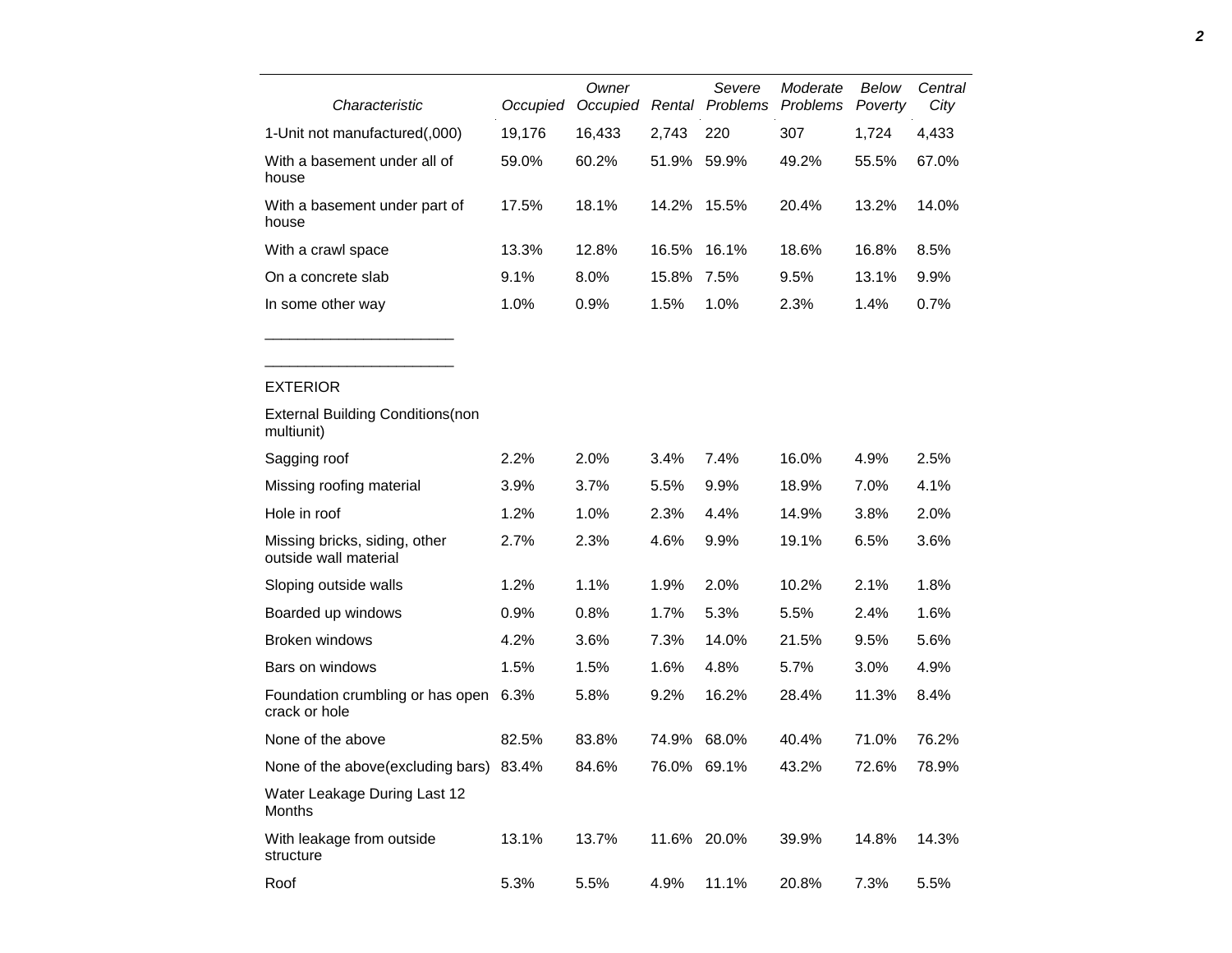| Characteristic                                          | Occupied | Owner<br>Occupied |       | Severe<br>Rental Problems | Moderate<br>Problems | Below<br>Poverty | Central<br>City |
|---------------------------------------------------------|----------|-------------------|-------|---------------------------|----------------------|------------------|-----------------|
| <b>Basement leak</b>                                    | 5.5%     | 6.2%              | 3.7%  | 6.6%                      | 10.7%                | 4.2%             | 6.1%            |
| Walls, closed windows, or doors<br>leak                 | 2.3%     | 2.0%              | 3.0%  | 3.9%                      | 11.1%                | 3.3%             | 2.8%            |
| Other or Unknown exterior Leak                          | 1.1%     | 1.1%              | 1.0%  | 1.9%                      | 3.9%                 | 1.3%             | 1.1%            |
| <b>INTERIOR</b>                                         |          |                   |       |                           |                      |                  |                 |
| Damage                                                  |          |                   |       |                           |                      |                  |                 |
| Holes in floors                                         | 0.8%     | 0.6%              | 1.3%  | 3.9%                      | 12.0%                | 2.1%             | 1.1%            |
| Open cracks or holes                                    | 4.9%     | 4.3%              | 6.1%  | 14.3%                     | 37.1%                | 8.7%             | 6.6%            |
| Broken plaster or peeling paint                         | 2.1%     | 1.7%              | 3.0%  | 6.8%                      | 23.1%                | 3.8%             | 3.4%            |
| Water Leakage During Last 12<br>Months                  |          |                   |       |                           |                      |                  |                 |
| With leakage from inside structure                      | 7.8%     | 6.7%              | 10.4% | 14.8%                     | 28.5%                | 10.1%            | 8.5%            |
| Fixtures backed up or overflowed                        | 1.9%     | 1.8%              | 2.0%  | 5.4%                      | 6.3%                 | 2.2%             | 2.1%            |
| Pipes leaked                                            | 2.9%     | 2.3%              | 4.2%  | 8.1%                      | 13.5%                | 4.8%             | 3.3%            |
| Broken water heater                                     | 0.8%     | 0.8%              | 0.8%  | 0.3%                      | 2.9%                 | 0.4%             | 0.7%            |
| Other or Unknown                                        | 2.5%     | 1.9%              | 3.8%  | 2.3%                      | 8.4%                 | 3.3%             | 2.7%            |
|                                                         |          |                   |       |                           |                      |                  |                 |
| Rodents                                                 |          |                   |       |                           |                      |                  |                 |
| Signs of rats in last 3 mon.                            | 0.3%     | 0.2%              | 0.5%  | 2.8%                      | 1.8%                 | 0.9%             | 0.4%            |
| Signs of mice in last 3 mon.                            | 12.0%    | 13.0%             | 9.7%  | 23.4%                     | 18.7%                | 13.7%            | 10.8%           |
| Signs of rodents, not sure which<br>kind in last 3 mon. | 0.3%     | 0.2%              | 0.5%  | 1.1%                      | 2.3%                 | 0.8%             | 0.4%            |

Electrical

\_\_\_\_\_\_\_\_\_\_\_\_\_\_\_\_\_\_\_\_\_\_\_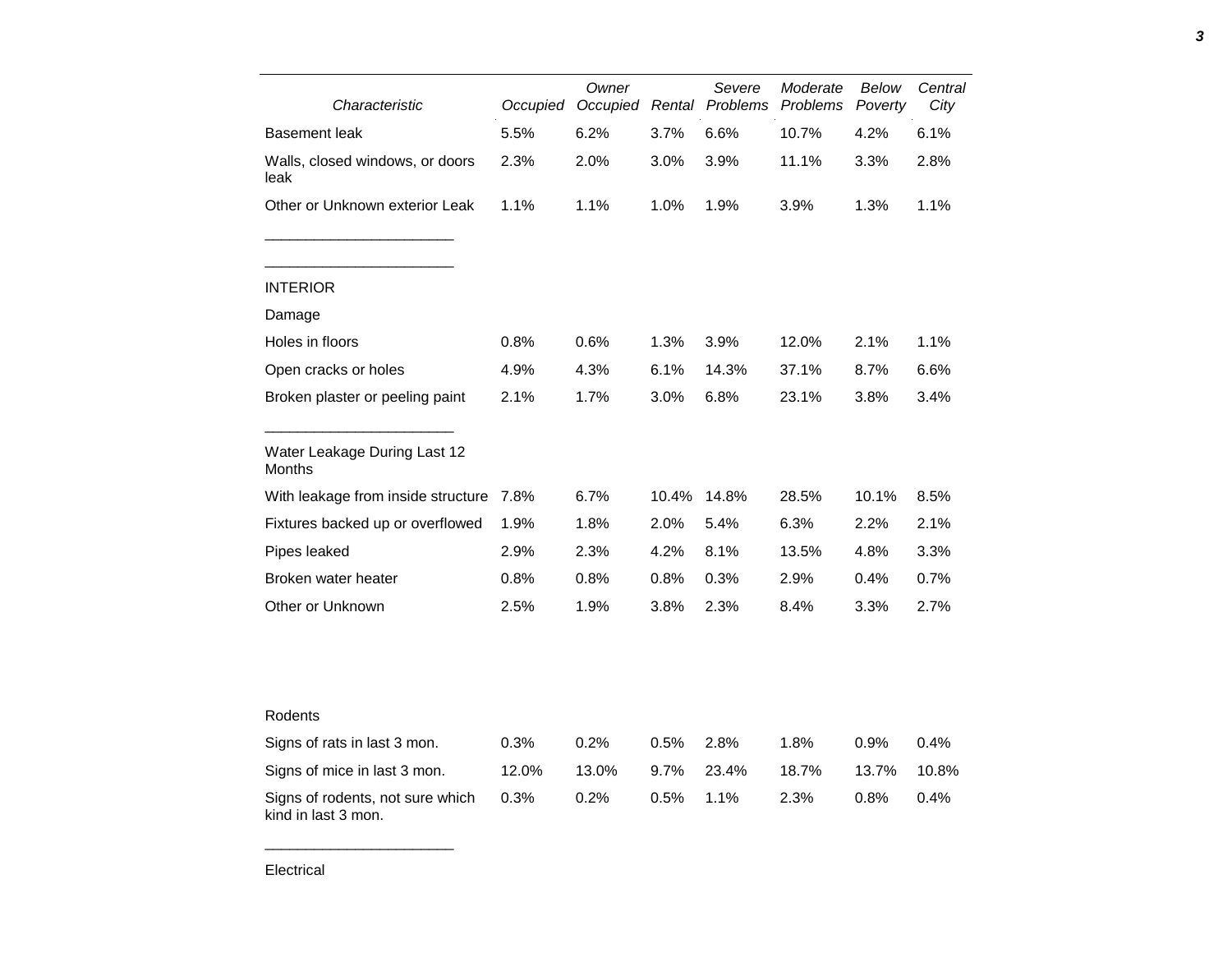| Characteristic                                            | Occupied | Owner<br>Occupied |           | Severe<br>Rental Problems | Moderate<br>Problems | Below<br>Poverty | Central<br>City |
|-----------------------------------------------------------|----------|-------------------|-----------|---------------------------|----------------------|------------------|-----------------|
| No electrical wiring                                      | 0.1%     | 0.1%              | $< 0.1\%$ | 4.1%                      | $< 0.1\%$            | 0.2%             | 0.1%            |
| Exposed wiring                                            | 1.6%     | 1.3%              | 2.2%      | 8.1%                      | 7.1%                 | 3.1%             | 1.8%            |
| Rooms without electric outlets                            | 0.6%     | 0.6%              | 0.7%      | 8.0%                      | 3.5%                 | 1.4%             | 0.8%            |
| Fuses/breakers blown in last 3<br>mon.                    | 10.3%    | 10.4%             | 10.2%     | 16.1%                     | 18.8%                | 11.2%            | 10.9%           |
| Sanitation                                                |          |                   |           |                           |                      |                  |                 |
| Lacking complete kitchen facilities                       | 1.6%     | 0.5%              | 4.0%      | 6.8%                      | 51.4%                | 3.7%             | 2.5%            |
| Lacking some or all plumbing<br>facilities                | 1.0%     | 0.7%              | 1.7%      | 68.2%                     | < 0.1%               | 1.8%             | 1.3%            |
| Water not safe to drink                                   | 5.1%     | 4.2%              | 7.5%      | 8.4%                      | 10.0%                | 7.1%             | 6.1%            |
| Water stoppage in last 3 mon.                             | 3.0%     | 2.7%              | 3.9%      | 7.1%                      | 8.6%                 | 3.8%             | 3.1%            |
| No flush toilets working some time<br>in last 3 mon.      | 1.5%     | 0.9%              | 3.0%      | 6.1%                      | 9.2%                 | 3.3%             | 1.9%            |
| With sewage disposal breakdowns 1.4%<br>in last 3 mon.    |          | 1.3%              | 1.6%      | 5.5%                      | 5.8%                 | 1.9%             | 1.7%            |
| Septic tank, cesspool, chemical<br>toilet                 | 19.4%    | 24.6%             | 7.0%      | 18.3%                     | 14.3%                | 12.5%            | 1.1%            |
| With septic tank or cesspool<br>breakdowns in last 3 mon. | 0.2%     | 0.2%              | 0.1%      | 1.3%                      | $< 0.1\%$            | 0.2%             | < 0.1%          |
| <b>HEATING/FUEL</b>                                       |          |                   |           |                           |                      |                  |                 |
| <b>Main Heating Equipment</b>                             |          |                   |           |                           |                      |                  |                 |
| Warm-air furnace                                          | 81.8%    | 85.8%             | 72.2%     | 69.6%                     | 62.0%                | 75.9%            | 80.8%           |
| Steam or hot water system                                 | 7.7%     | 5.8%              | 12.2%     | 11.6%                     | 12.8%                | 9.9%             | 10.7%           |
| Electric heat pump                                        | 3.0%     | 3.2%              | 2.5%      | 1.4%                      | 2.1%                 | 1.9%             | 1.9%            |
| Built-in electric units                                   | 4.2%     | 2.2%              | 9.0%      | 7.6%                      | 7.9%                 | 7.0%             | 3.8%            |
| Floor, wall, or other built-in hot air<br>without ducts   | 1.4%     | 1.0%              | 2.3%      | 1.4%                      | 1.4%                 | 1.9%             | 1.7%            |
| Room heaters with flue                                    | 0.4%     | 0.4%              | 0.5%      | 1.1%                      | 1.1%                 | 0.9%             | 0.4%            |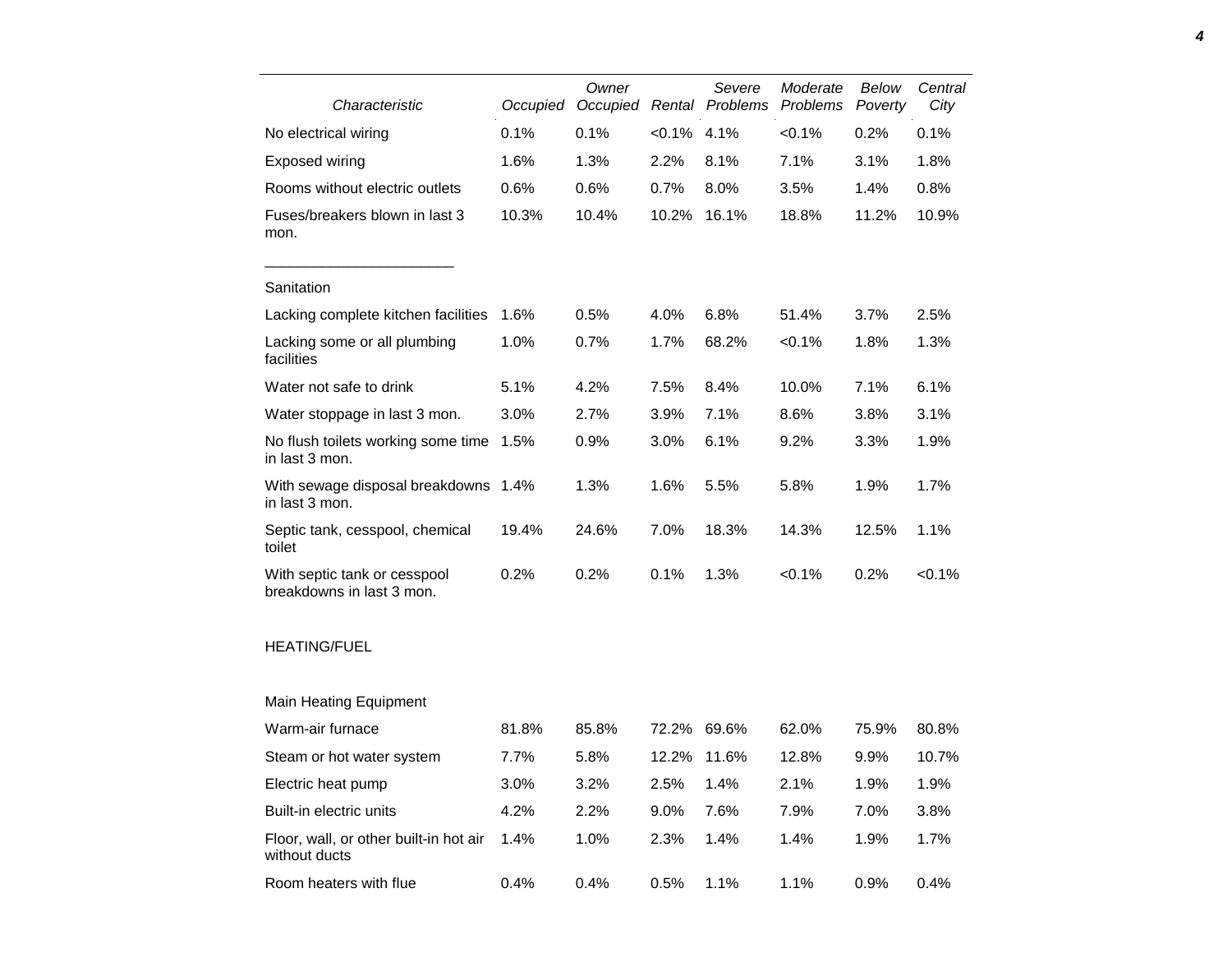| Characteristic                                              | Occupied | Owner<br>Occupied |                     | Severe<br>Rental Problems | Moderate<br>Problems | <b>Below</b><br>Poverty | Central<br>City |
|-------------------------------------------------------------|----------|-------------------|---------------------|---------------------------|----------------------|-------------------------|-----------------|
| Room heaters without flue                                   | 0.3%     | 0.2%              | 0.5%                | 1.8%                      | 9.6%                 | 0.6%                    | 0.2%            |
| Portable electric heaters                                   | 0.3%     | 0.2%              | 0.3%                | 0.1%                      | 1.3%                 | 0.6%                    | 0.3%            |
| <b>Stoves</b>                                               | 0.6%     | 0.7%              | 0.3%                | 4.7%                      | 1.1%                 | 1.0%                    | < 0.1%          |
| Fireplace with inserts                                      | 0.2%     | 0.2%              | $< 0.1\%$ 0.1%      |                           | < 0.1%               | < 0.1%                  | < 0.1%          |
| Fireplace without inserts                                   | < 0.1%   | < 0.1%            | $< 0.1\%$ 0.1%      |                           | 0.1%                 | 0.1%                    | $< 0.1\%$       |
| Other                                                       | 0.1%     | 0.2%              | 0.1%                | 2.6%                      | < 0.1%               | 0.2%                    | 0.1%            |
| No heating equipment                                        | < 0.1%   | $< 0.1\%$         | 0.3%                | 1.8%                      | 2.5%                 | $< 0.1\%$               | 0.3%            |
| Cooking stove                                               | $<0.1\%$ | $<0.1\%$          | $< 0.1\% < 0.1\%$   |                           | < 0.1%               | $< 0.1\%$               | < 0.1%          |
| <b>Water Heating Fuel</b>                                   |          |                   |                     |                           |                      |                         |                 |
| Electricity                                                 | 29.9%    | 26.5%             | 38.0% 32.4%         |                           | 32.7%                | 36.5%                   | 21.3%           |
| Gas, LP/bottled gas                                         | 69.6%    | 72.9%             | 61.6% 65.4%         |                           | 66.3%                | 63.1%                   | 78.5%           |
| Fuel oil                                                    | 0.1%     | 0.2%              | $< 0.1\%$ $< 0.1\%$ |                           | < 0.1%               | $< 0.1\%$               | $< 0.1\%$       |
| Kerosene or other liquid fuel                               | <0.1%    | $< 0.1\%$         | $< 0.1\% < 0.1\%$   |                           | < 0.1%               | $< 0.1\%$               | $< 0.1\%$       |
| Other                                                       | 0.4%     | 0.5%              | 0.3%                | 2.1%                      | 0.9%                 | 0.4%                    | 0.2%            |
| Clothes Dryer(,000)                                         | 21,522   | 17,448            | 4,075               | 231                       | 422                  | 2,061                   | 5,071           |
| Have Clothes Dryer                                          | 83.8%    | 96.8%             | 53.3%               | 63.4%                     | 57.1%                | 61.1%                   | 71.6%           |
| Electricity                                                 | 69.6%    | 67.6%             | 78.3% 67.9%         |                           | 74.9%                | 72.4%                   | 66.0%           |
| Gas, LP gas (liquid propane)                                | 30.3%    | 32.4%             | 21.7%               | 32.1%                     | 25.1%                | 27.5%                   | 33.8%           |
| Other                                                       | <0.1%    | <0.1%             | 0.1%                | 0.4%                      | < 0.1%               | 0.1%                    | 0.1%            |
| <b>Heating Problems</b>                                     |          |                   |                     |                           |                      |                         |                 |
| Uncomfortably cold for 24 hours or 8.8%<br>more last winter |          | 7.6%              | 12.4% 37.8%         |                           | 27.8%                | 14.8%                   | 9.8%            |
| Heating equipment breakdowns                                | 2.3%     | 1.9%              | 3.1%                | 30.2%                     | 3.5%                 | 4.2%                    | 2.6%            |
| Other causes                                                | 5.7%     | 5.4%              | 6.4%                | 4.3%                      | 19.5%                | 8.2%                    | 5.8%            |
| Utility interruption                                        | 2.3%     | 2.7%              | 1.1%                | 1.9%                      | 3.3%                 | 1.9%                    | 1.5%            |
| Inadequate heating capacity                                 | 0.9%     | 0.5%              | 1.7%                | 1.0%                      | 5.9%                 | 1.5%                    | 1.2%            |
| Inadequate insulation                                       | 1.0%     | 0.6%              | 2.0%                | 0.9%                      | 6.3%                 | 2.1%                    | 1.5%            |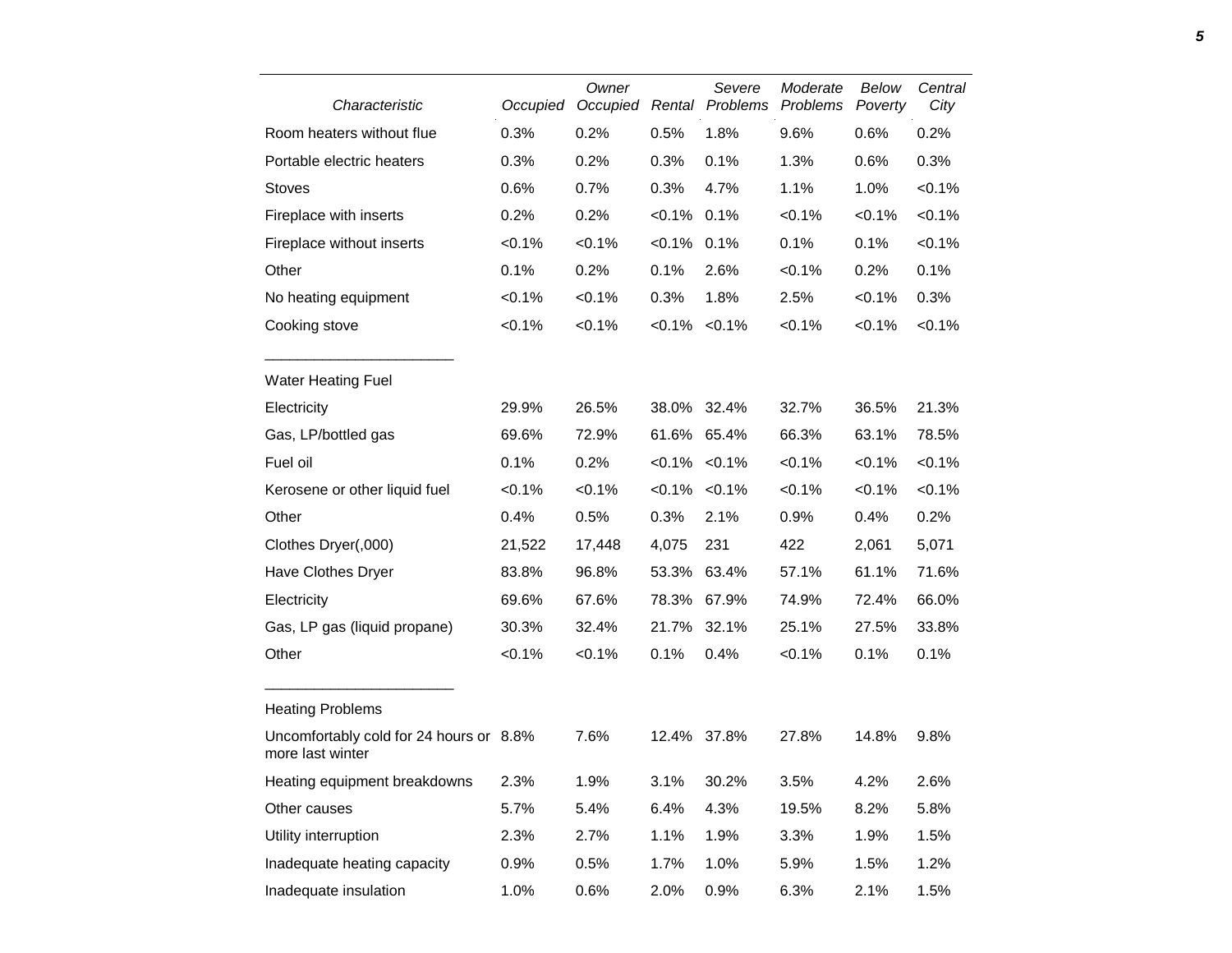| Characteristic                                | Occupied  | Owner<br>Occupied |                | Severe<br>Rental Problems | Moderate<br>Problems | Below<br>Poverty | Central<br>City |
|-----------------------------------------------|-----------|-------------------|----------------|---------------------------|----------------------|------------------|-----------------|
| Cost of heating                               | 0.8%      | 0.7%              | 0.9%           | 0.1%                      | 2.9%                 | 1.1%             | 0.7%            |
| Other                                         | 1.1%      | 1.0%              | 1.4%           | 0.8%                      | 3.5%                 | 2.3%             | 1.4%            |
| SELECTED PHYSICAL<br><b>PROBLEMS</b>          |           |                   |                |                           |                      |                  |                 |
| Severe Physical Problems(,000)                | 365       | 179               | 186            | 365                       |                      | 99               | 135             |
| Severe physical problems                      | 1.4%      | 1.0%              | 2.4%           | 100%                      |                      | 2.9%             | 1.9%            |
| Plumbing                                      | 1.0%      | 0.7%              | 1.7%           | 68.2%                     |                      | 1.8%             | 1.3%            |
| Heating                                       | 0.4%      | 0.2%              | 0.7%           | 25.3%                     |                      | 0.9%             | 0.5%            |
| Electric                                      | 0.1%      | 0.1%              | $< 0.1\%$ 6.2% |                           |                      | 0.2%             | $< 0.1\%$       |
| Hallways                                      | $< 0.1\%$ | $< 0.1\%$         |                | $< 0.1\%$ $< 0.1\%$       |                      | < 0.1%           | $< 0.1\%$       |
| Upkeep                                        | $< 0.1\%$ | $< 0.1\%$         | 0.1%           | 2.3%                      |                      | 0.2%             | 0.1%            |
| Moderate Physical Problems(,000)              | 739       | 279               | 460            |                           | 739                  | 211              | 279             |
| Moderate physical problems                    | 2.9%      | 1.5%              | 6.0%           | $\ddot{\phantom{a}}$      | 100%                 | 6.3%             | 3.9%            |
| Plumbing                                      | 0.2%      | 0.2%              | 0.2%           | t,                        | 5.8%                 | 0.3%             | 0.2%            |
| Heating                                       | 0.3%      | 0.2%              | 0.4%           | $\overline{a}$            | 9.6%                 | 0.4%             | 0.2%            |
| Upkeep                                        | 1.5%      | 0.5%              | 3.8%           |                           | 51.4%                | 3.4%             | 2.3%            |
| Hallways                                      | $< 0.1\%$ | $< 0.1\%$         | $< 0.1\%$ .    |                           | $< 0.1\%$            | $< 0.1\%$        | $< 0.1\%$       |
| Kitchen                                       | 1.1%      | 0.8%              | 1.8%           |                           | 37.0%                | 2.6%             | 1.5%            |
| <b>OVERALL OPINION OF</b><br><b>STRUCTURE</b> |           |                   |                |                           |                      |                  |                 |
| 1(worst)                                      | 0.5%      | 0.3%              | 1.0%           | 2.6%                      | 2.9%                 | 1.3%             | 0.7%            |
| $\boldsymbol{2}$                              | 0.2%      | 0.1%              | 0.6%           | 2.6%                      | 1.3%                 | 0.8%             | 0.5%            |
| $\ensuremath{\mathsf{3}}$                     | 0.6%      | 0.3%              | 1.3%           | 5.3%                      | 3.1%                 | 1.3%             | 0.9%            |
| $\overline{\mathcal{A}}$                      | 0.9%      | 0.6%              | 1.8%           | 1.0%                      | 5.8%                 | 1.6%             | 1.4%            |
| $\mathbf 5$                                   | 4.7%      | 3.7%              | 7.2%           | 11.0%                     | 12.3%                | 8.4%             | 6.2%            |
| 6                                             | 5.0%      | 3.9%              | 7.4%           | 9.3%                      | 10.1%                | 6.7%             | 6.3%            |